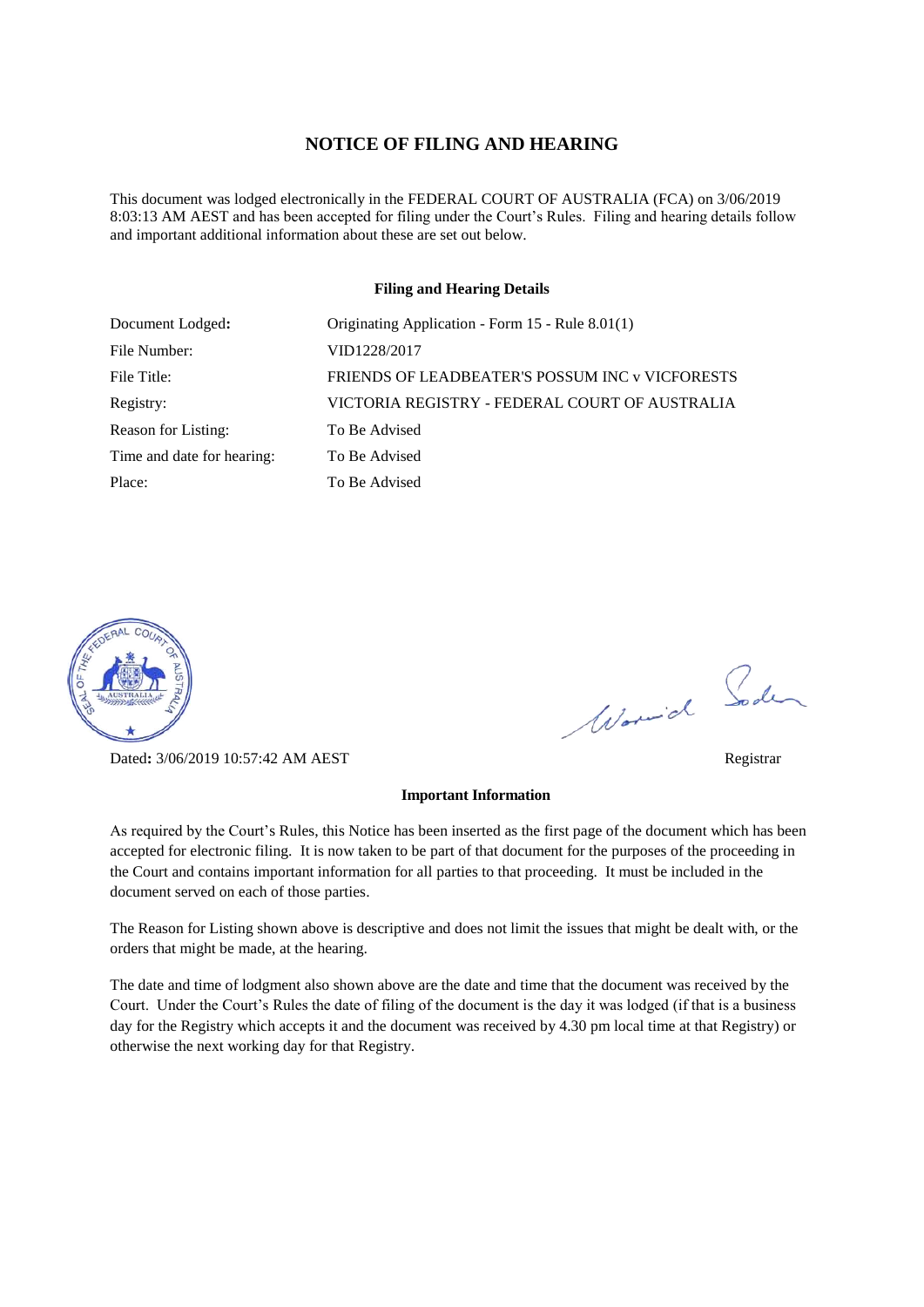## **AMENDED ORIGINATING APPLICATION**



Federal Court of Australia District Registry: Victoria Division: ACLHR

# **FRIENDS OF LEADBEATER'S POSSUM INC**

Applicant

and

# **VICFORESTS**

Respondent

To the Respondent

The Applicant applies for the relief set out in this application.

The Court will hear this application, or make orders for the conduct of the proceeding, at the time and place stated below. If you or your lawyer do not attend, then the Court may make orders in your absence.

You must file a notice of address for service (Form 10) in the Registry before attending Court or taking any other steps in the proceeding.

### **Time and date for hearing**:

**Place**: 305 William Street, Melbourne VIC.

The Court ordered that the time for serving this application be abridged to .

Date:

Signed by an officer acting with the authority of the District Registrar

| Date of document: 29 May 2019              |                                                |  |
|--------------------------------------------|------------------------------------------------|--|
| Filed on behalf of                         | The Applicant                                  |  |
| Prepared by                                | Danva Jacobs                                   |  |
| Law firm                                   | Environmental Justice Australia                |  |
| Tel<br>$(03)$ 8341 3100                    | $(03)$ 8341 3111<br>Fax                        |  |
| danya.jacobs@envirojustice.org.au<br>Email |                                                |  |
| <b>Address for service</b>                 | Level 3, 60 Leicester Street, Carlton Vic 3053 |  |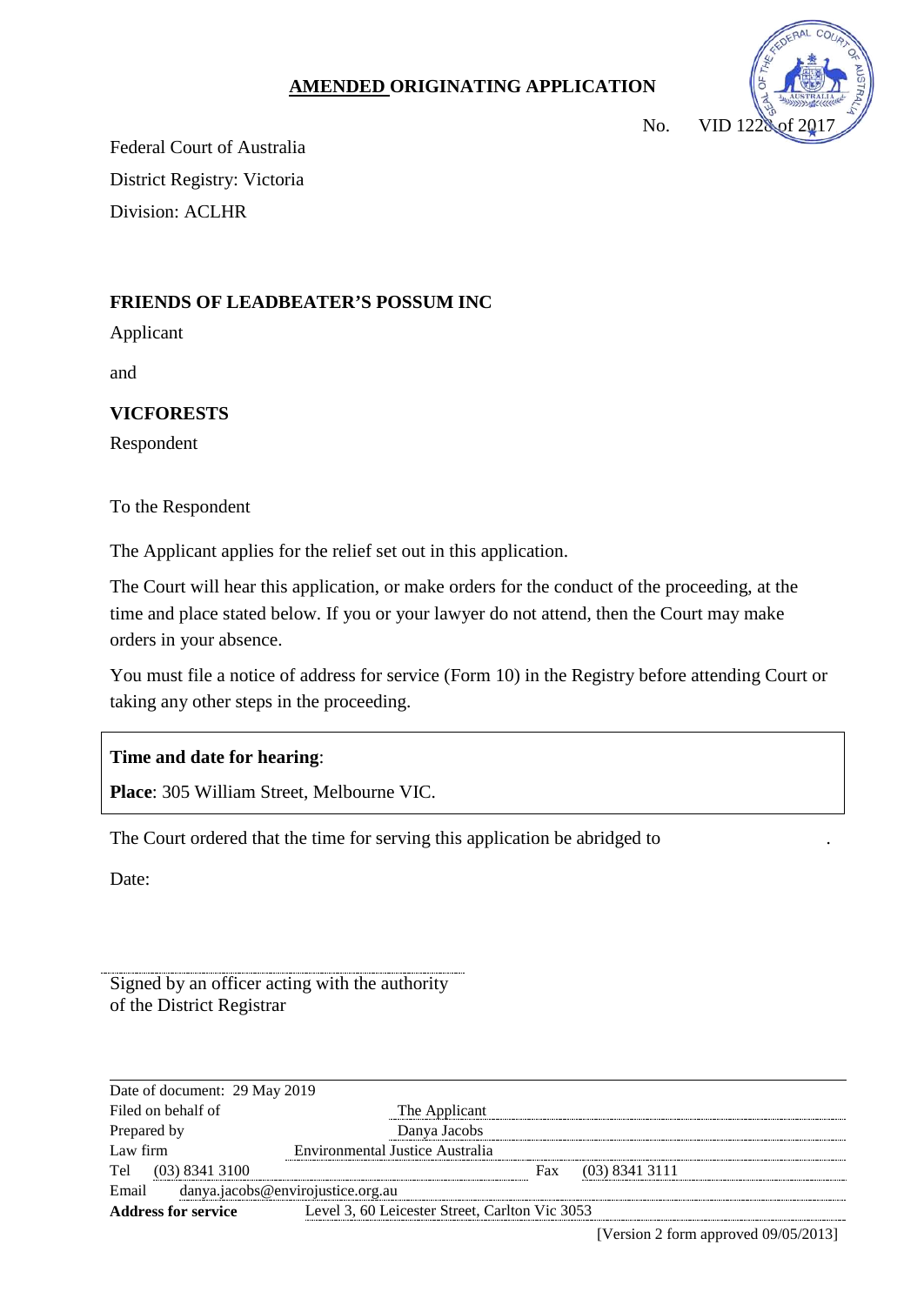

## **Details of claim**

- 1. An injunction pursuant to s 475(2) of the *Environment Protection and Biodiversity Conservation Act 1999* (Cth) (**EPBC Act)** restraining the Respondent from:
	- a. undertaking; or
	- b. authorising;

any forestry operations in the scheduled coupes in contravention of s 18 of the EPBC Act.

- 2. An order pursuant to s 475(3) of the EPBC Act that the Respondent set aside an area of forest that is protected from logging in order to mitigate the significant impact on the Leadbeater's Possum caused by the Respondent's contraventions of s 18 of the EPBC Act.
- 3. An order pursuant to s 475(3) of the EPBC Act that the Respondent set aside an area of forest that is protected from logging in order to mitigate the significant impact on the Greater Glider caused by the Respondent's contraventions of s 18 of the EPBC Act.
- 3A. A declaration of right pursuant to s 21 of the *Federal Court of Australia Act 1976* (Cth) that:
	- a. the Respondent has breached s 18(2) of the EPBC Act by reason of its forestry operations in the Logged Leadbeater's Possum Coupes (as defined in the Third Further Amended Statement of Clam); and
	- b. the Respondent has breached s 18(4) of the EPBC Act by reason of its forestry operations in the Logged Glider Coupes (as defined in the Third Further Amended Statement of Clam).
- 4. Costs.
- 5. Such further or other relief as the Court considers just.

### **Claim for interlocutory relief**

The Applicant also claims interlocutory relief.